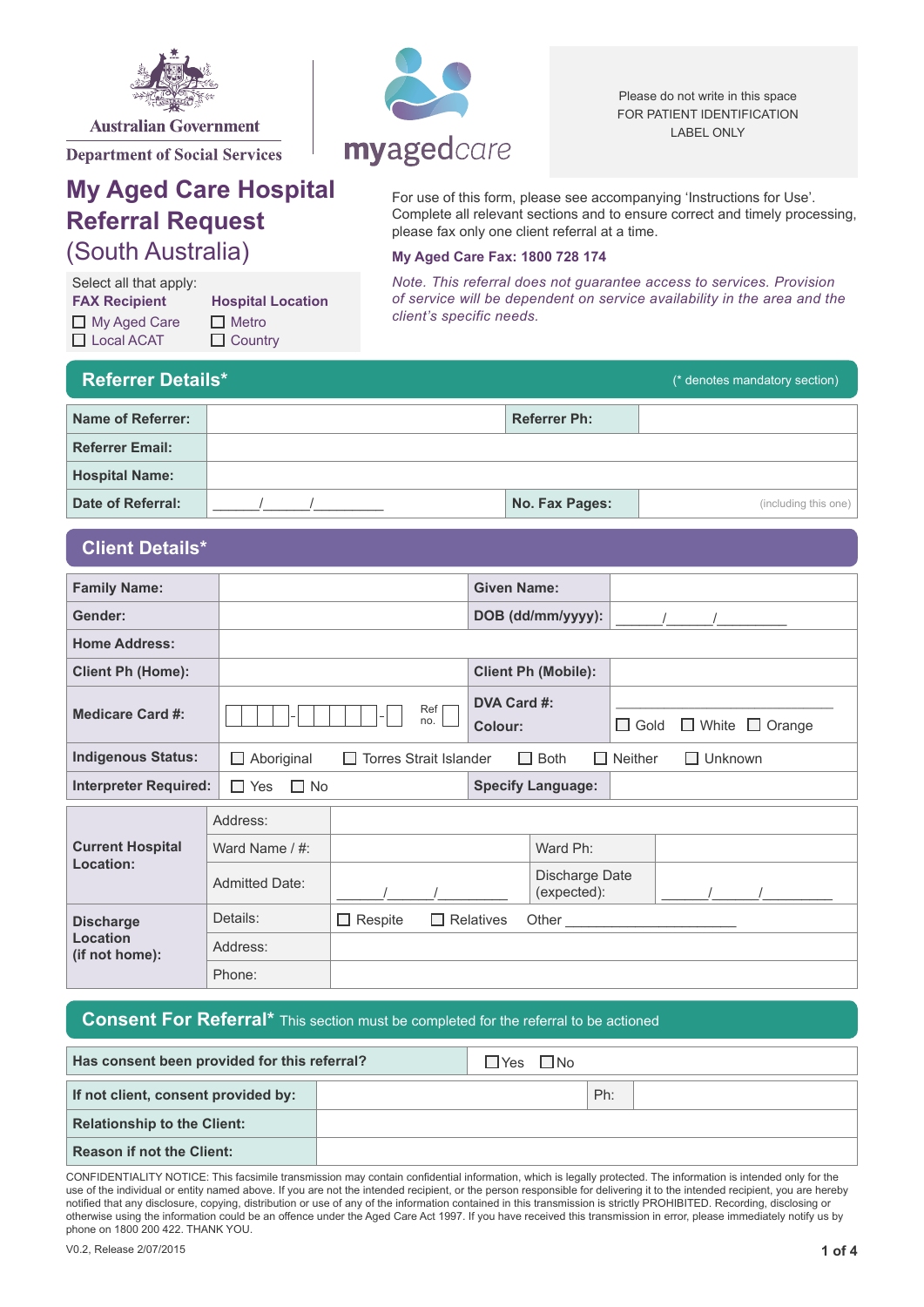**Client Name:\_\_\_\_\_\_\_\_\_\_\_\_\_\_\_\_\_\_\_\_\_\_\_\_\_\_\_\_**

| <b>Additional Client Information</b>       |                                |                                                                       |  |  |  |  |
|--------------------------------------------|--------------------------------|-----------------------------------------------------------------------|--|--|--|--|
| <b>Usual Living</b><br><b>Arrangements</b> |                                | $\Box$ Alone $\Box$ With Family/Partner/Carer $\Box$ Homeless         |  |  |  |  |
| <b>Contact 1 Details:</b>                  | Relationship<br>to the Client: | $\Box$ Partner $\Box$ Next of Kin $\Box$ Carer $\Box$ Guardian Other: |  |  |  |  |
|                                            | Name:                          | Ph:                                                                   |  |  |  |  |
|                                            | Address:                       |                                                                       |  |  |  |  |
| <b>Contact 2 Details:</b>                  | Relationship<br>to the Client: | $\Box$ Partner $\Box$ Next of Kin $\Box$ Carer $\Box$ Guardian Other: |  |  |  |  |
|                                            | Name:                          | Ph:                                                                   |  |  |  |  |
|                                            | Address:                       |                                                                       |  |  |  |  |
| <b>GP Details:</b>                         | Name:                          | Ph:                                                                   |  |  |  |  |
|                                            | Practice Name:                 |                                                                       |  |  |  |  |

**Existing Services** Please complete if details of existing services are known

| <b>Service</b> | Service provider contact details                                                |
|----------------|---------------------------------------------------------------------------------|
|                |                                                                                 |
|                |                                                                                 |
|                |                                                                                 |
|                |                                                                                 |
|                | Barra tha albert and correlate necessary considered at these colation constants |

**Does the client only need to recommence provision of these existing services?**  Does the chem only heed to recommence provision of these existing services  $\epsilon$   $\Box$  Yes  $\Box$  No If yes, please contact the existing service provider(s) directly

## **Post-Acute Care Details** Please complete if client has also been referred to Post-Acute Care

| Has the patient been referred to a<br>post-acute care programme?             |       |  | $\Box$ Yes $\Box$ No |
|------------------------------------------------------------------------------|-------|--|----------------------|
| What services will be provided?                                              |       |  |                      |
| How long will this programme<br>provide patient support?                     |       |  | weeks<br>days        |
| Is the patient expected to need<br>services at the end of this<br>programme? |       |  | $\Box$ Yes $\Box$ No |
| <b>Provider Details (1)</b>                                                  | Name: |  | Ph:                  |
| <b>Provider Details (2)</b>                                                  | Name: |  | Ph:                  |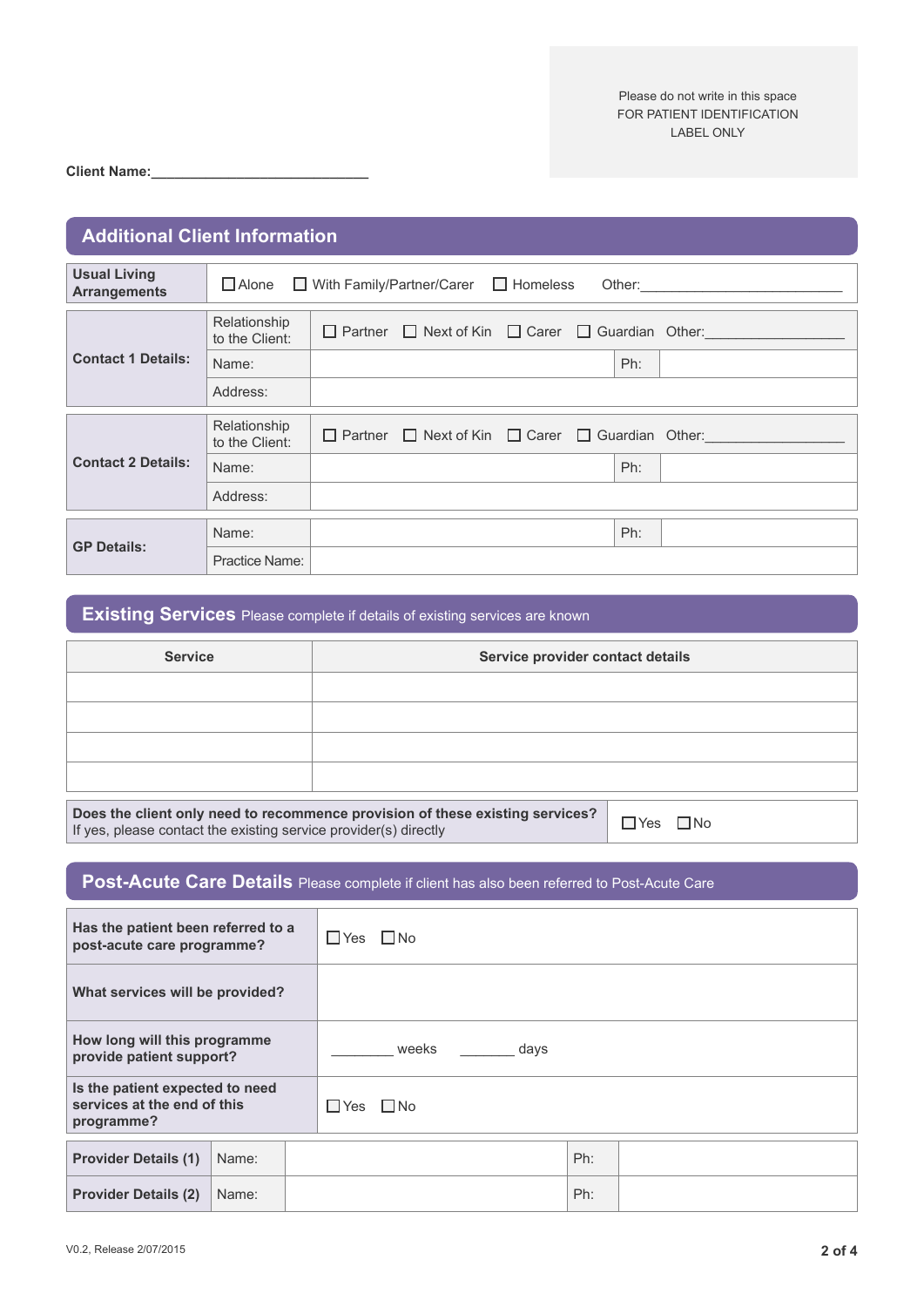Please do not write in this space FOR PATIENT IDENTIFICATION LABEL ONLY

**Client Name:\_\_\_\_\_\_\_\_\_\_\_\_\_\_\_\_\_\_\_\_\_\_\_\_\_\_\_\_**

## **Why The Client Is Seeking Services Or Requires An Assessment\***

**Description of problem or issue as identified by the referrer or the client:** (For example relevant medical conditions, reason for admission, mobility, fall risk or cognition issues. The details within this section should demonstrate why the client is unable to live independently in the community without support.)

## **Request For ACAT Assessment\*** Please complete if referring client for a comprehensive assessment

**Metro SA hospital: Please fax this completed form to your local ACAT Country SA hospital: Please fax this completed form to My Aged Care 1800 728 174**

| Patient is medically stable and requires a comprehensive assessment for entry into the following programme: |                                   |                          |  |  |  |
|-------------------------------------------------------------------------------------------------------------|-----------------------------------|--------------------------|--|--|--|
| Residential Care: $\Box$ Permanent $\Box$ Respite                                                           | □ Transition Care Program         | $\Box$ Home Care Package |  |  |  |
| <b>Location of Assessment</b>                                                                               | $\Box$ Hospital<br>$\Box$ At home |                          |  |  |  |
|                                                                                                             | Other (please specify):           |                          |  |  |  |
| Is a family member, carer or client                                                                         | $\Box$ Yes<br>$\square$ No        |                          |  |  |  |
| advocate required at the assessment?                                                                        | If Yes, name:                     | phone:                   |  |  |  |

## **Request For CHSP Services\*** Please complete if referring client for services

#### **Please complete and fax to My Aged Care 1800 728 174**

| <b>Estimated duration of services:</b>                                                             |       | $\Box$ Short term (< 6 weeks) $\Box$ Medium term (6 – 12 weeks) $\Box$ Long term (> 12 weeks) |                     |  |     |                           |       |  |
|----------------------------------------------------------------------------------------------------|-------|-----------------------------------------------------------------------------------------------|---------------------|--|-----|---------------------------|-------|--|
| $\Box$ Community Nursing                                                                           |       | $\Box$ Meals<br>$\Box$ Transport                                                              |                     |  |     |                           |       |  |
| $\Box$ Personal Care                                                                               |       |                                                                                               | Domestic Assistance |  |     | $\Box$ Home Modifications |       |  |
| Allied Health, please specify:                                                                     |       |                                                                                               |                     |  |     |                           |       |  |
| Other, please specify:                                                                             |       |                                                                                               |                     |  |     |                           |       |  |
| Does the patient require a Home Support Assessment? conducted by Regional Assessment Service (RAS) |       |                                                                                               |                     |  |     | $\Box$ Yes                | l INo |  |
| <b>Date Services Required:</b>                                                                     |       |                                                                                               |                     |  |     |                           |       |  |
| Does the client require CHSP Services to facilitate discharge?                                     |       |                                                                                               |                     |  |     | $\Box$ Yes                | l INo |  |
| If Yes, which organisation could provide these services?:                                          |       |                                                                                               |                     |  |     |                           |       |  |
| Provider Details (1)                                                                               | Name: |                                                                                               |                     |  | Ph: |                           |       |  |
| Provider Details (2)                                                                               | Name: |                                                                                               |                     |  | Ph: |                           |       |  |